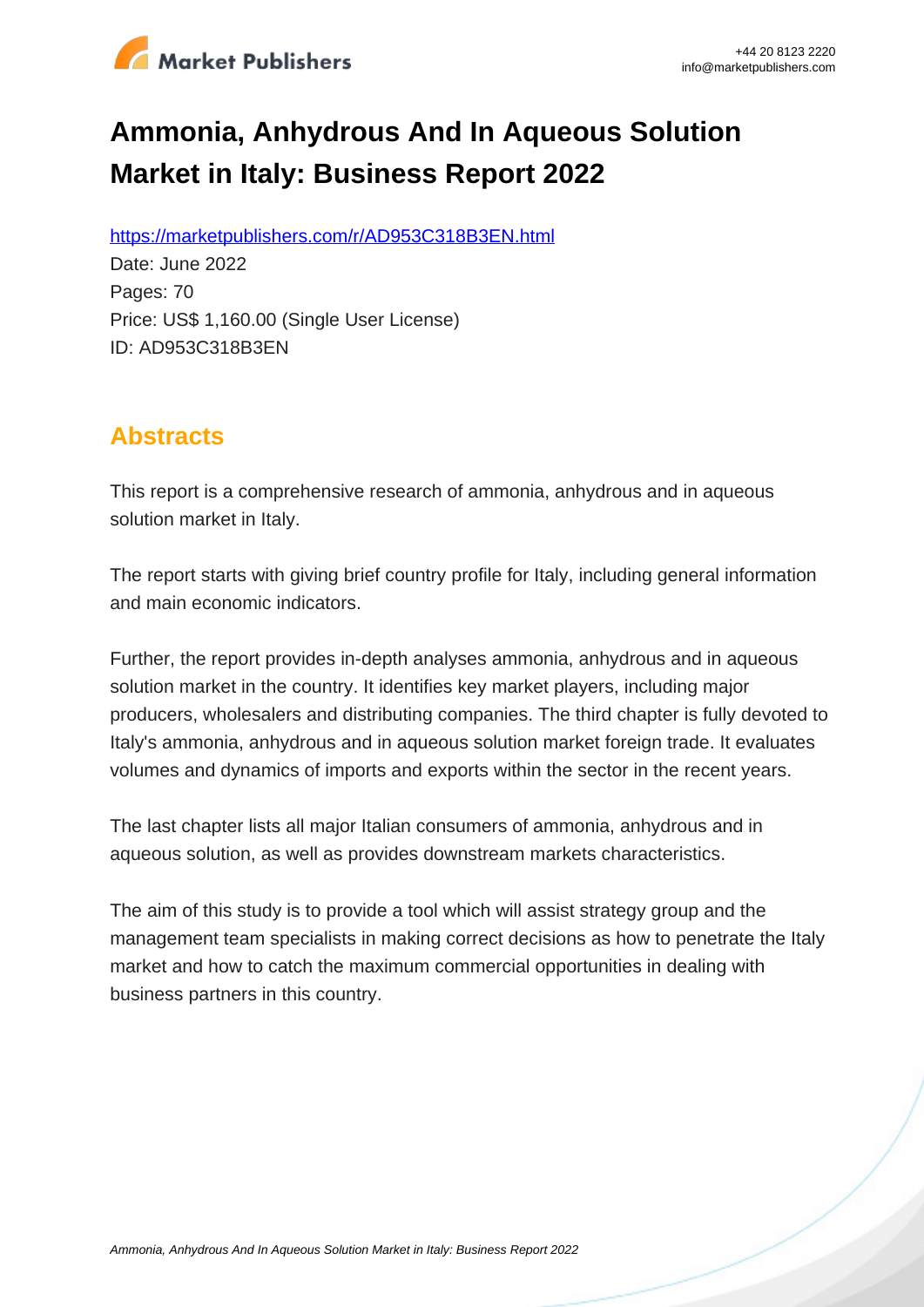

## **Contents**

#### **1. ITALY PESTEL ANALYSIS**

- 1.1. Political Factors
- 1.2. Economic Factors
- 1.3. Social Factors
- 1.4. Technological Factors
- 1.5. Environmental Factors
- 1.6. Legal Factors

#### **2. AMMONIA MARKET IN ITALY**

- 2.1. Overview of ammonia market
- 2.2. Producers of ammonia, including contact details and product range
	- 2.2.1. Producers of anhydrous ammonia
	- 2.2.2. Producers of ammonia in aqueous solution

#### **3. ITALY'S FOREIGN TRADE IN AMMONIA**

- 3.1. Export and import of anhydrous ammonia: volume, structure, dynamics
- 3.2. Export and import of ammonia in aqueous solution

#### **4. MAJOR WHOLESALERS AND TRADING COMPANIES IN ITALY**

#### **5. AMMONIA CONSUMERS IN ITALIAN MARKET**

#### 5.1. Downstream markets of Ammonia, Anhydrous And In Aqueous Solution in Italy 5.2. Ammonia, Anhydrous And In Aqueous Solution consumers in Italy

Please note that Ammonia, Anhydrous And In Aqueous Solution Market in Italy: Business Report 2022 is a half ready publication. It only requires updating with the help of new data that are constantly retrieved from Publisher's databases and other sources. This updating process takes 3-5 business days after order is placed. Thus, our clients always obtain a revised and updated version of each report. Please also note that we do not charge for such an updating procedure. BAC Reports has information for more than 25,000 different products available but it is impossible to have all reports updated immediately. That is why it takes 3-5 days to update a report after an order is received.